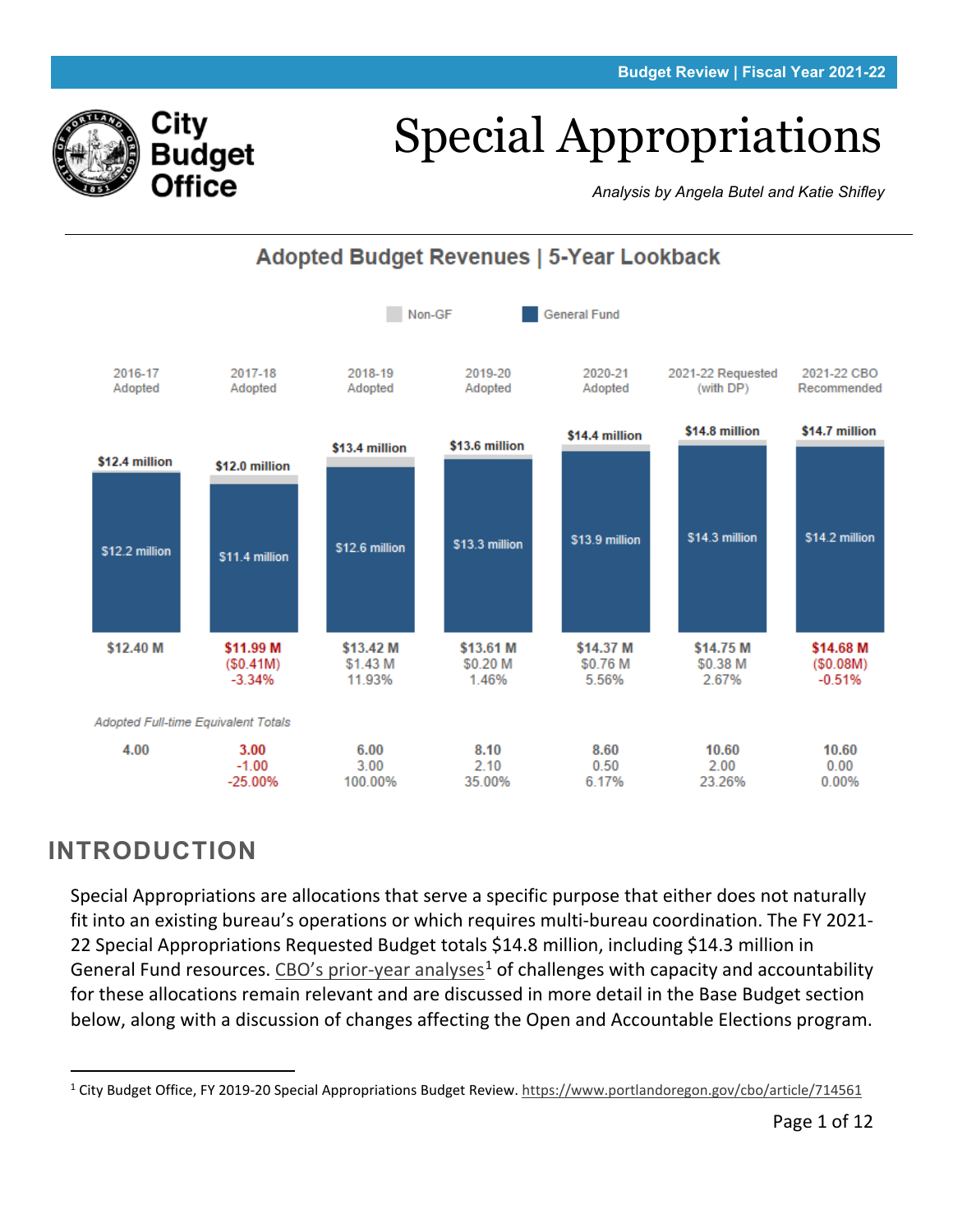The Special Appropriations Requested Budget includes a number of requests for new or restored resources, analyzed in greater detail below. CBO's review:

- Recognizes the 5% General Fund reduction as required by the Mayor's Budget guidance.
- Does not recommend adding back the 5% reduction for Future Connect and Cash Oregon.
- Recommends adding back the 5% reduction for the Mt. Hood Cable Regulatory Commission.
- Recommends \$171,429 in new General Fund one-time resources to support baseline operations for Peninsula Drainage District #1.
- Partially recommends a request for \$496,000 to continue the work of the Charter Commission through FY 2021-22.
- Does not recommend expansion of ongoing resources for the Portland Rose Festival.

# **BASE BUDGET & KEY ISSUES**

## **Significant Growth, Limited Capacity**

As noted in [CBO's FY 2020-21 budget review,](https://www.portlandoregon.gov/cbo/article/754862) the number and dollar amount of allocations housed under Special Appropriations has grown significantly in recent years.<sup>[2](#page-1-0)</sup> As shown above, Special Appropriations' FY 2020-21 Adopted Budget (not including the Citywide emergency response budget) is \$14.4 million, 16% higher than the FY 2016-17 Adopted Budget. As the City has moved away from a policy of not appropriating FTE in Special Appropriations, the number of FTE has risen from 4.0 FTE in FY 2016-17 to 10.6 FTE in the FY 2021-22 Requested Budget.

The significance of this expansion is that, while Special Appropriations now has the seventhhighest General Fund allocation in the City and a number of FTE quickly approaching that of the Office for Community Technology or the Office of Government Relations, it does not operate like a bureau in terms of having a unified vision, goal-setting, or evaluation of impact. The Grants Management Division of the Office of Management and Finance (OMF) manages the Special Appropriations budget, but also carries out other key functions including Citywide regulatory compliance of all incoming federal, state, and private grants and oversight of intergovernmental agreements. The result is that a significant amount of City resources are going out the door to community organizations with primary oversight from a team that is simultaneously juggling multiple other high-level priorities. This poses a challenge for ensuring program accountability for delivery of services in the community.

The Grants Management Division has taken steps in recent years to improve accountability and oversight for Special Appropriations expenditures. A 2016 audit of Special Appropriations led to multiple process improvements, including establishment of standardized reporting on grant outcomes. In FY 2019-20, Grants Management established a 2% administrative charge as part of each appropriation to add an additional FTE to support this work. The team has also been

<span id="page-1-0"></span><sup>&</sup>lt;sup>2</sup> City Budget Office, FY 2020-21 Special Appropriations Budget Review[. https://www.portlandoregon.gov/cbo/article/754862](https://www.portlandoregon.gov/cbo/article/754862)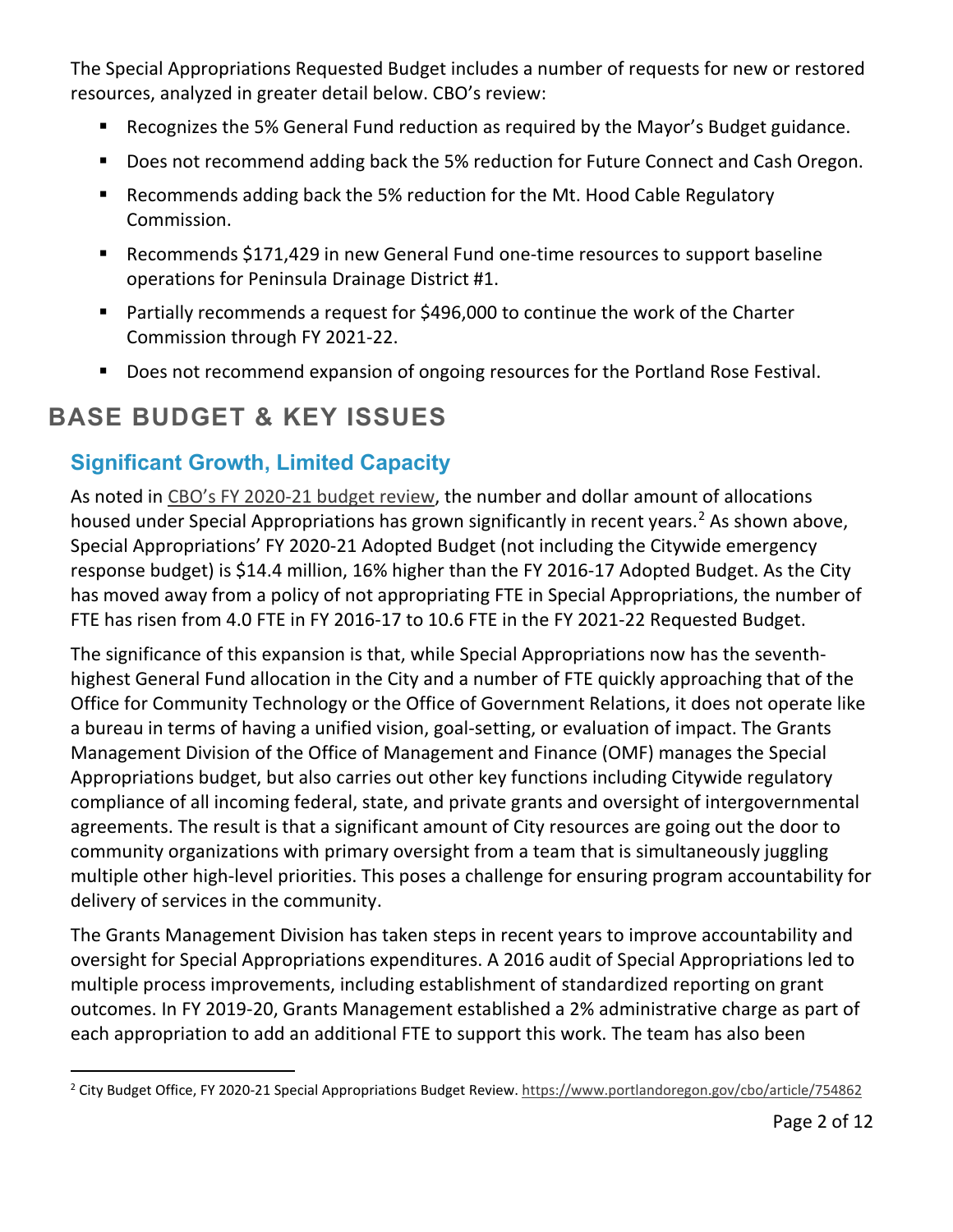working to launch a new grants management software tool to allow for more detailed tracking and reporting on outgoing City grants. After a lengthy RFP process, this system is now ready for use and will be used for equity reporting on the City's CARES allocations. The next step is development of Citywide policies for all City bureaus to use the grants management system for outgoing grants; Grants Management hopes to complete this work in FY 2021-22.

However, challenges remain to rigorous oversight of Special Appropriations. This issue is even more urgent as Grants Management has been managing the Citywide emergency response budget since March 2020, adding tens of millions of dollars and a swath of Federal and FEMA requirements to the team's portfolio. The need to reprioritize resources in response to the public health crisis led Grants Management to pause on an effort begun in FY 2019-20 to create performance measures for Special Appropriations. This is highly reasonable given the incredible amount of work managed by Grants Management. At the same time, it is an example of how capacity constraints—both in terms of staff capacity and access to software such as the grants management system—make it difficult to employ the City's tools of transparency and accountability, such as consistent data tracking, reporting on performance measures, and the Budget Equity Tool, to ensure that these appropriations have the intended impacts.

[CBO's FY 2019-20 budget review](https://www.portlandoregon.gov/cbo/article/714561) noted that due to recent growth, Special Appropriations now includes "complete City programs that are not claimed by any bureau. This creates confusion about accountability and who, precisely, is responsible for success of the program, as well as how resources put towards these programs are considered against other potential uses in the City."[3](#page-2-0) This sentiment remains true for the FY 2021-22 Requested Budget. CBO recommends that City Council use this budget development cycle to take stock of the efforts currently funded through Special Appropriations and whether this remains the most effective mechanism for all of them.

## **Categories of Current Appropriations**

The City uses Special Appropriations to accomplish multiple types of goals. CBO's FY 2020-21 [budget review](https://www.portlandoregon.gov/cbo/article/754862) separated the appropriations into "required" and discretionary categories.<sup>[4](#page-2-1)</sup> "Required" appropriations are governed by a federal, intergovernmental, or union agreement or required by City code. In the FY 2021-22 Requested Budget, required appropriations represent \$4.1 million, or 28%, of the Special Appropriations requested budget.<sup>[5](#page-2-2)</sup> Because these costs are governed by specific agreements and do not fit squarely into any bureau, the practice of using Special Appropriations may be an appropriate mechanism for making these annual payments.

Discretionary appropriations could be further separated into two categories, the first being community grants. This would include the City's annual allocations to nonprofit community

<https://www.portlandoregon.gov/cbo/article/714561>

<span id="page-2-1"></span><sup>4</sup> City Budget Office, FY 2020-21 Special Appropriations Budget Review, pages 2-3.

<https://www.portlandoregon.gov/cbo/article/754862>

<span id="page-2-0"></span><sup>&</sup>lt;sup>3</sup> City Budget Office, FY 2019-20 Special Appropriations Budget Review, page 3.

<span id="page-2-2"></span><sup>&</sup>lt;sup>5</sup> Required appropriations include COCL/PCCEP, required as part of the City's settlement with the federal Department of Justice; the City's portion of support for the regional Mt. Hood Cable Regulatory Commission; intergovernmental agreements with Multnomah County for the Gateway Center and with Metro for the Portland'5 venues; funding for professional development agreements with several City bargaining units; and several small appropriations required by City charter.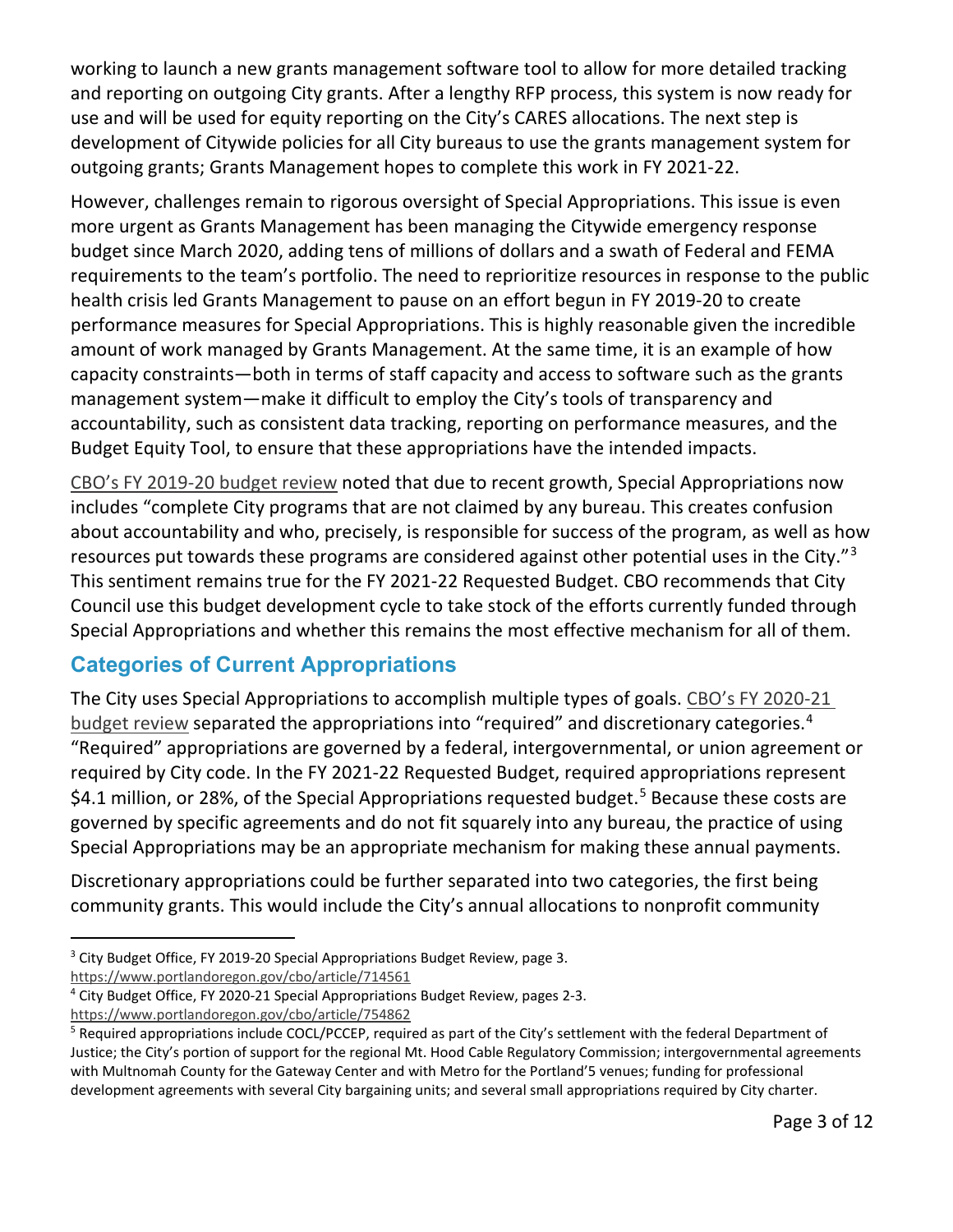organizations like Future Connect, All Hands Raised, Cash Oregon, Village Market, and VOZ Workers Rights, and City support for community events such as Last Thursday and the Rose Festival. A look at these allocations over time shows that they have tended to increase steadily with inflation from year to year without other significant changes.

| <b>Select Special Appropriations Programs - Percent Change in Budget</b> |                             |                             |                             |                             |  |  |  |  |  |
|--------------------------------------------------------------------------|-----------------------------|-----------------------------|-----------------------------|-----------------------------|--|--|--|--|--|
| Program                                                                  | FY 2016-17 to<br>FY 2017-18 | FY 2017-18 to<br>FY 2018-19 | FY 2018-19 to<br>FY 2019-20 | FY 2019-20 to<br>FY 2020-21 |  |  |  |  |  |
| All Hands Raised                                                         | 2.6%                        | 3.1%                        | 2.4%                        | $-0.1%$                     |  |  |  |  |  |
| <b>Future Connect</b>                                                    | 2.6%                        | 3.1%                        | 2.4%                        | $-0.1%$                     |  |  |  |  |  |
| MFS/Cash Oregon                                                          | 2.6%                        | 3.1%                        | 2.4%                        | 2.8%                        |  |  |  |  |  |
| <b>Village Market</b>                                                    | 2.6%                        | 3.1%                        | 2.4%                        | $-0.1%$                     |  |  |  |  |  |
| <b>VOZ</b>                                                               | <b>NA</b>                   | 3.1%                        | 2.4%                        | 2.8%                        |  |  |  |  |  |
| Last Thursday                                                            | 276%                        | -72%                        | 2.4%                        | $-6.5%$                     |  |  |  |  |  |

This suggests two things: first, that the goals of these organizations—inclusive educational opportunities, civic engagement, economic opportunity, food security—have consistently been priorities to City Council over time. Second, that these allocations have continued year to year without consistent revisiting of desired outcomes and consideration of the appropriate funding level to accomplish them. Indeed, the fact that many of these organizations propose to absorb the FY 2021-22 required 5% reduction with no impact to service levels begs the question of what the optimal level of funding would be to accomplish Council objectives in these areas.

The 2016 audit recommended using a competitive grants process to achieve specific objectives rather than automatically funding the same organizations each year. Since then, Special Appropriations has done several rounds of competitive grants, but many of the organizations discussed above have simultaneously continued to receive ongoing funding. If the current Council agrees on these issue areas as priorities for City support, now may be an opportune time to redefine desired outcomes in each area and solicit creative community ideas through a more holistic competitive grants process. CBO further notes that while Special Appropriations has developed a competitive grants process, many bureaus, including the Office for Community and Civic Life and the Children's Levy, also conduct competitive community grant processes to disperse City resources. CBO recommends that Council consider whether bolstering resources for existing grant processes might be more efficient than establishing a separate process.

The final category of Special Appropriations is those that operate more like City programs. These are, for the most part, the appropriations with City staff: the City Arts Program, the Office of Open and Accountable Elections (OAE), East Portland Action Plan (EPAP), and the Office of Violence Prevention (OVP). As mentioned above, Special Appropriations' total FTE brings it nearly to the size of some of the City's smaller stand-alone bureaus; however, in practice, these staff do not function as one unit but as several small, individual teams embedded in different offices across the City. This can lead to operational challenges and inefficiencies; for example, at the beginning of FY 2020-21 OVP wanted to double-fill the position of a retiring manager to make sure the new hire had time to be onboarded. However, because OVP's budget is limited to just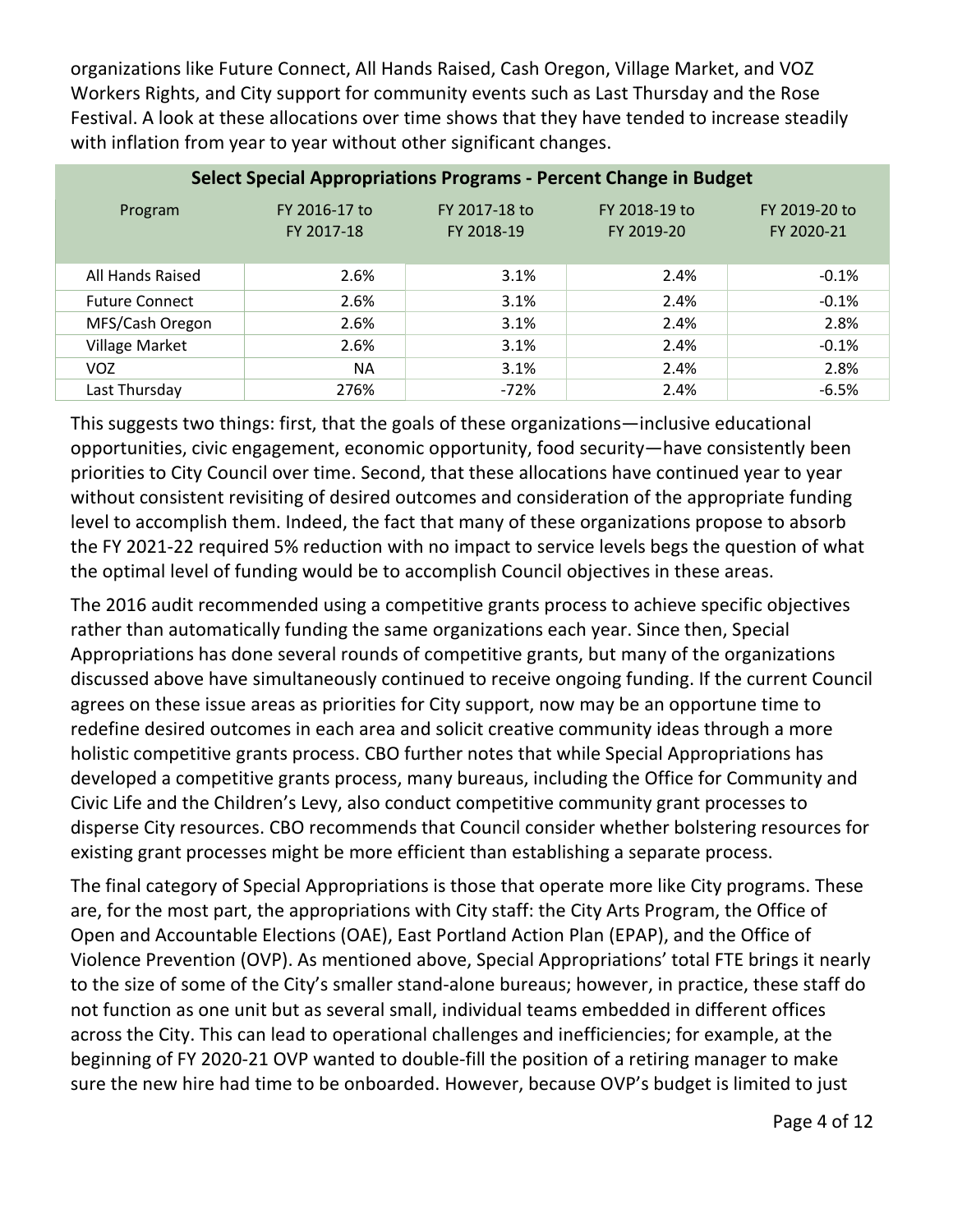the program, rather than housed within a broader bureau budget, they did not have the flexibility to cover the relatively minor cost without requesting additional funding.

All of these programs were created recently or have evolved significantly in recent years. Special Appropriations may be a reasonable place for limited-duration staffed programs like the Charter Commission, or as a temporary home for an emerging program until it is clear where in the City it should fit. If City Council has recognized a program as core enough to City operations to make it ongoing and staff it with City employees, eventually it should fit into the supportive structure and accountability mechanisms of City bureaus. CBO recommends that City Council consider finding bureau homes for some or all of the ongoing staffed Special Appropriations programs.

## **Open and Accountable Elections Program**

The Open and Accountable Elections Program (OAE) was initially created by Council ordinance in 2016, with goals of using public campaign financing to broaden participation in local elections and to reduce actual and perceived corruption in government. By limiting the size of contributions that participating campaigns can accept and by matching small donations, the program seeks to ensure that participating candidates can raise enough money to win election without collecting large contributions. This in turn ensures that elected candidates are acting in the best interests of the community rather than in the interests of wealthy campaign donors. Currently, the program is funded by an annual General Fund transfer in an amount not to exceed 0.02% of the City's General Fund (approximately \$1.3 million in both FY 2020-21 and FY 2021-22).

2020 was the first year in which the campaign financing system was operational, with many candidates participating in the program for the May 2020 primary election, August 2020 special election, and November 2020 general election. In this first election cycle, the program sought to encourage broad participation among candidates for office and to gather baseline data to inform program adjustments for future cycles. The program notes that seven out of eight runoff candidates, and 75% of winning candidates, were participants in the program—a successful outcome for the participation goal.

The [data dashboard](https://openelectionsportland.org/) that OAE has made publicly available on its website<sup>[6](#page-4-0)</sup> reveals some early insights about the impact of the program. Donations to participating campaigns came from donors dispersed across all neighborhoods of Portland and more than 90% of donations to participating campaigns came from individuals as opposed to from political committees, businesses, or other sources. Participating campaigns had a median campaign contribution of \$30 across all participating campaigns. In 2020, participating candidates raised a total of \$1.4 million and received a total of \$2.9 million in matching General Fund resources from the City.

Several recent decisions may significantly impact OAE's next steps. One is an April 2020 Oregon Supreme Court ruling which upheld a \$500 campaign contribution limit approved by Multnomah County voters in 2018. The Portland City Auditor's Office began enforcing this limit starting on May 4, 2020. OAE anticipates that this ruling will significantly increase participation in the program, because by adhering to the \$250 contribution limit and getting a \$300 City match,

<span id="page-4-0"></span><sup>&</sup>lt;sup>6</sup> The dashboard is available here:<https://openelectionsportland.org/>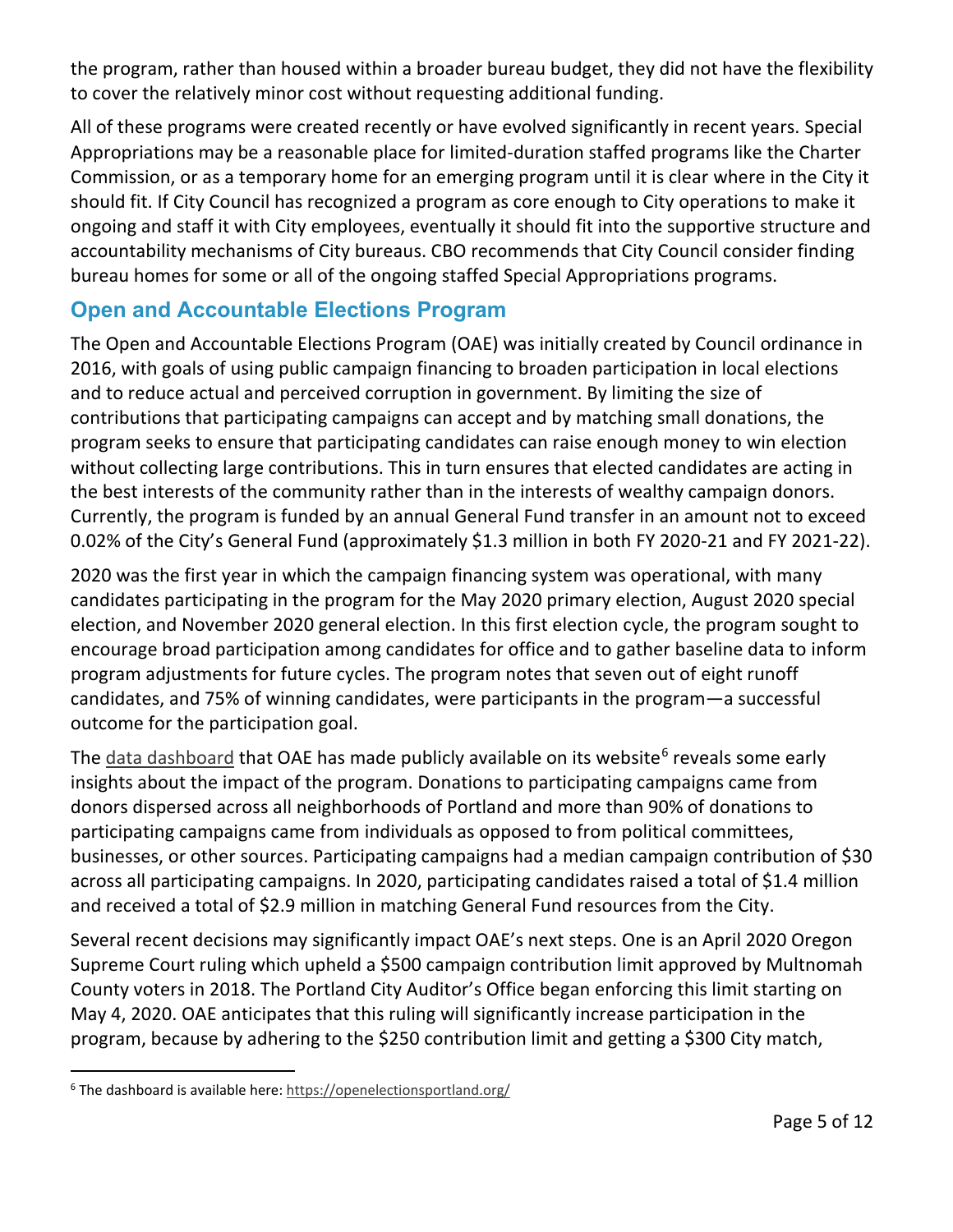candidates can raise more money by participating in OAE than by simply adhering to the \$500 contribution limit. Initially the program estimated that 30-50% of eligible candidates would choose not to participate, but the program now expects that every candidate who qualifies will participate in light of this financial incentive. While the 2020 election cycle was somewhat unusual given the pandemic and the addition of the August special election, OAE estimates that if all eligible candidates had participated in the program in 2020, program costs would have been 50% higher than they were. As such, the Open and Accountable Elections Commission has put forward a recommendation to increase funding in future cycles to 0.03% of the General Fund.

Although the Oregon Supreme Court has upheld the \$500 campaign limit for now, another challenge is making its way through the courts which holds that the limit is unconstitutional as applied to the specific campaign finance climate in Portland. OAE anticipates that it may take years to fully resolve all legal challenges to the limit and eliminate the possibility that the courts may suspend it again. Separately, in November 2020 voters amended the state constitution to explicitly authorize the state legislature and local governments to limit political contributions and expenditures. Though this does not make immediate changes, it opens the door to future statewide legislation around campaign spending that could interact with OAE's requirements.

The OAE Commission is currently reviewing data from 2020 to report back to City Council by spring 2021 with recommendations for future election cycles. In light of the multiple moving parts noted above, Council's conversations with the Commission in coming years will be crucial for tracking how the program fits into the shifting campaign finance landscape. In these conversations, CBO recommends that Council continue asking how the City's investment in OAE can best accomplish the goals the program set out to achieve. Though this may not be a question that can be resolved in the immediate term, given the ongoing legal challenges to the countylevel contribution limit, it is an important question for continued assessment of what structure and funding level will allow the program to complement rather than duplicate the impacts of other local efforts at campaign finance reform.

## **DECISION PACKAGES**

## **Special Appropriations 5% Reduction Package**

*11357, (\$368,987), 0.00 FTE*

#### **Request Summary**

The Special Appropriations 5% reduction is composed of 5% reductions to many of the individual ongoing Special Appropriations allocations. A number of appropriations were exempted from making reductions. Three programs have requested add-backs; the remaining programs have proposed to absorb the reduction while maintaining similar levels of service in FY 2021-22.

#### **CBO Analysis**

This reduction package includes 5% reductions to the following ongoing special appropriations programs: the Black Youth Leadership Initiative, Rose Festival, City Memberships & Dues, All Hands Raised, Clean & Safe District, City Arts Program/Regional Arts & Culture Council, Future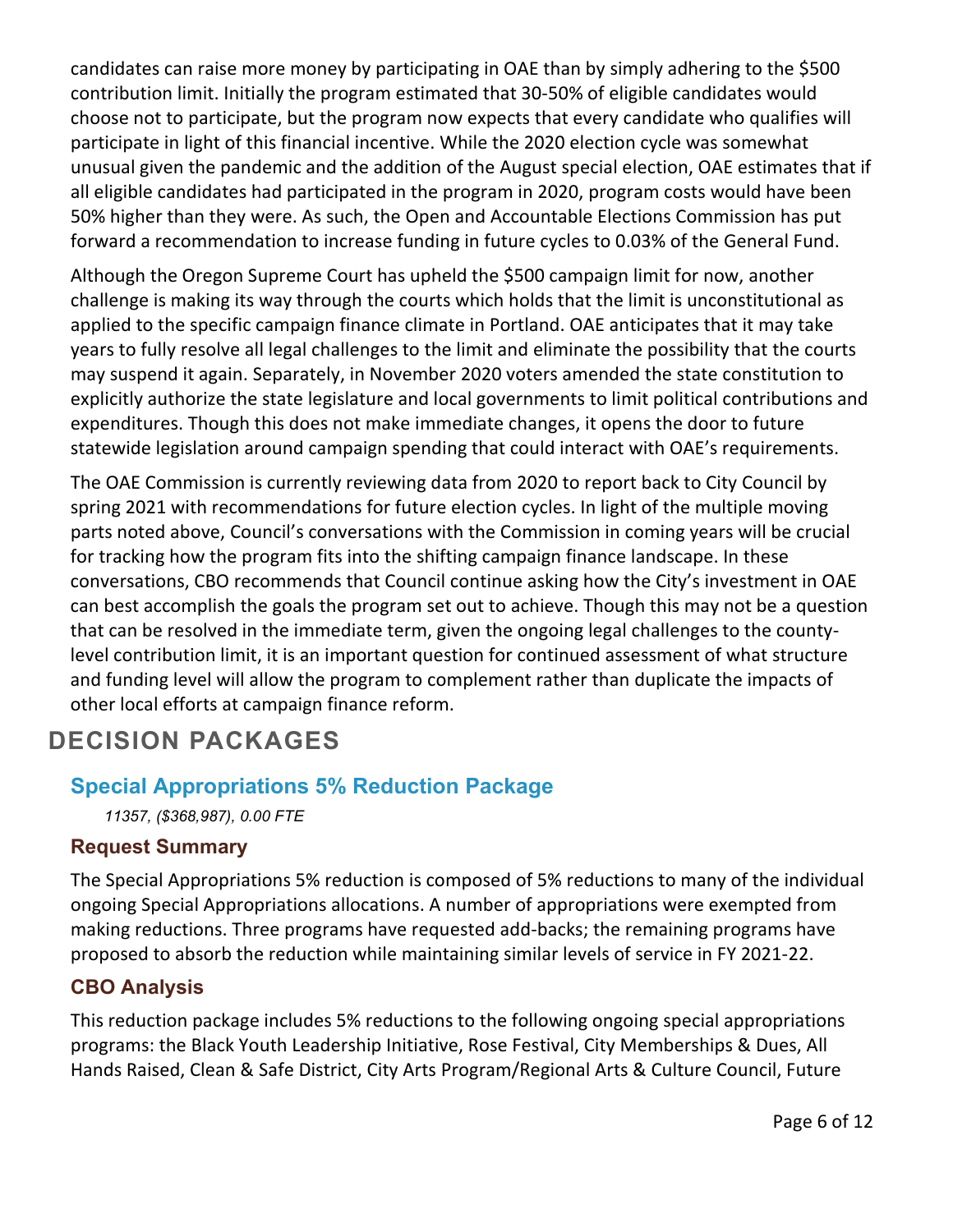Connect, Cash Oregon Free Tax Help, Mt. Hood Cable Regulatory Commission, Title 13, Citizen Utility Board Bill Insert, Last Thursday, Village Market, and VOZ Workers' Rights Education Project. The remaining ongoing programs were exempted either because their funding levels are set by existing contracts or by Mayoral direction for a handful of programs that fell within the Mayor's exemption of City offices with fewer than 30 employees.

Many of these programs have indicated that they will be able to absorb the 5% reduction with minimal or no impacts to their level of service. Three programs—Future Connect, Cash Oregon, and Mt. Hood Cable Regulatory Commission—have submitted add-back requests, which will be discussed under those decision packages below.

#### **Total Constraint: (\$368,987) ongoing | 0.00 FTE**

## **PCC Future Connect 5% Add Back Request**

*11360, \$31,150, 0.00 FTE*

#### **Request Summary**

This request would add back the \$31,150 required reduction to the Portland Community College (PCC) Future Connect Program, which supports low-income and first-generation college students in Portland in accessing and succeeding in higher education. These resources would allow Future Connect to move forward with the planned hiring of a part-time outreach position focused on increasing outreach and support to Black and African American high school seniors.

## **CBO Analysis**

Future Connect supports low-income and first-generation college students with their college enrollment and applications for financial aid in an effort to increase their success rate in pursuing higher education. Support for students begins in high school, and the program then connects incoming college students with a success coach to help them navigate their college experience and provides scholarship support to reduce financial barriers to completing higher education.

Future Connect has noted a disparity in college enrollment rates for Black and African American students in their programs. To address this gap, Future Connect hopes to add 0.5 FTE to its existing 1.0 FTE outreach team to provide focused support for Black and African American students. The request for \$31,150 in General Fund resources represents 100% of the cost of this half-time position.

The program's ability to prioritize this additional outreach support within existing resources is limited because of how the program has pivoted in response to COVID-19. With the start of the pandemic, the program saw a dramatic increase in students seeking benefits such as SNAP and TANF. To support this need, the program added a SNAP navigator, who has to date assisted 48 students with enrolling in SNAP and other benefits. Though this position is partially funded by additional grant resources, Future Connect reprioritized some existing funding, shifting its original plan of adding 1.0 FTE for outreach to the current proposal of a part-time position.

The program's current 1.0 FTE outreach position prioritizes connecting with BIPOC students in a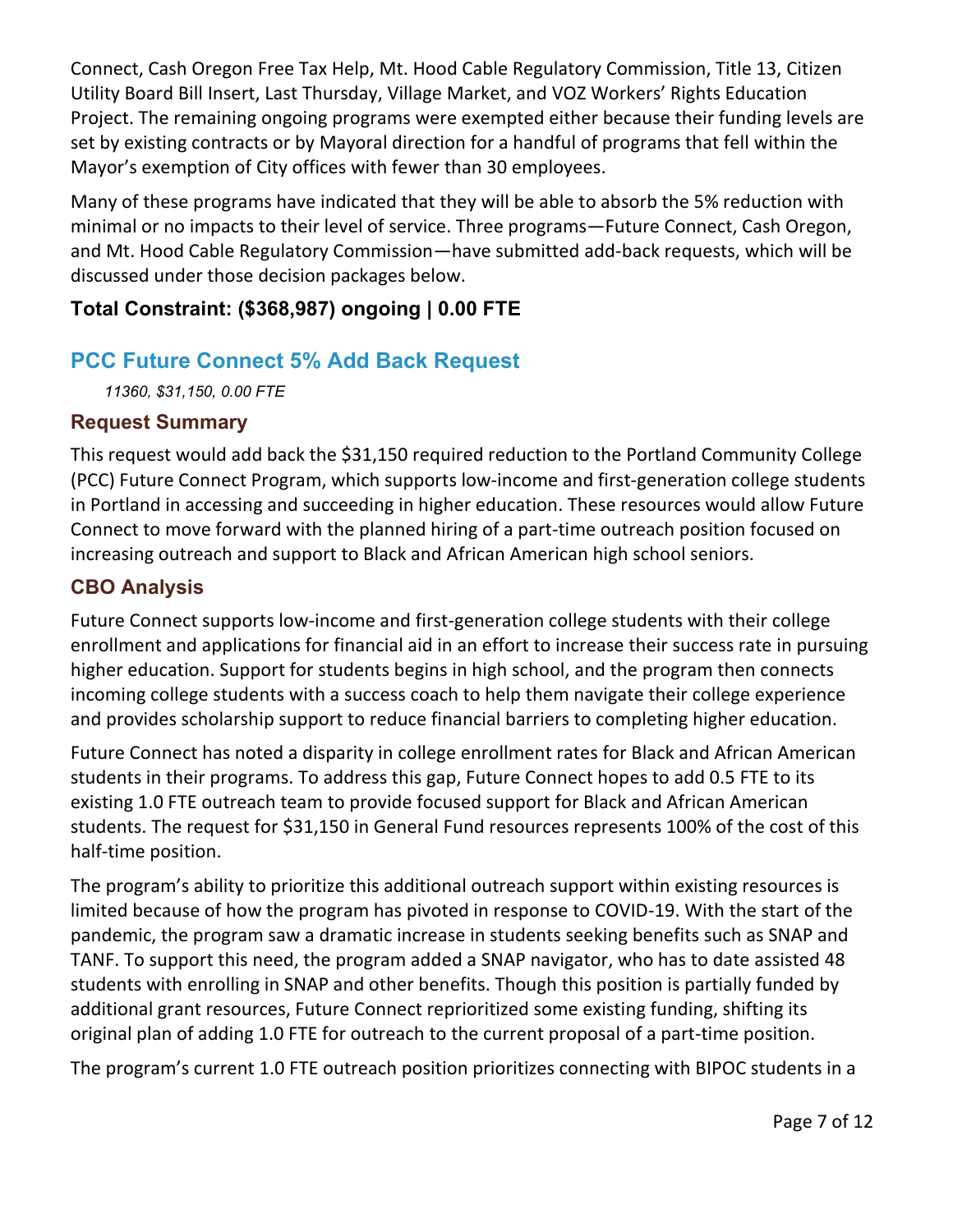variety of ways, particularly through relationships with community organizations and with high school staff members. The program notes that the current outreach person is already operating at maximum capacity coordinating all outreach work across the city and county, including coordinating hundreds of (now virtual) high school visits, building relationships with organizations and high school staff, and coordinating communications with incoming students to ensure they follow through on various deadlines. The program envisions the new 0.5 FTE position developing a peer network of current Future Connect students to participate in outreach; increasing partnerships with local African American media outlets; and increasing outreach to faith-based and other community organizations.

This is a well-developed request that data indicates could have positive equity impacts for Black and African American students in Portland. Under the Federal American Recovery Plan's current draft language, this request would likely be eligible for future federal stimulus funding, for which the rules and distribution are anticipated to be finalized this Spring. Federal stimulus resources would be one-time, whereas this request is for ongoing resources. CBO has prioritized core City services in our recommendations and does not recommend General Fund support for this proposal; however, Council could consider allocating American Rescue Plan resources to expand support for this work in FY 2021-22 once the rules and funding are finalized.

## **CBO Recommendation: \$0 ongoing | \$0 one-time | 0.00 FTE**

## **MFS-Cash Oregon Free Tax Help 5% Add Back Request**

*11385, \$4,384, 0.00 FTE*

#### **Request Summary**

This request would add back the \$4,384 required reduction for the MFS-Cash Oregon program, which provides free tax preparation assistance to low-income Portlanders. These resources would allow the program to provide tax preparation services to more clients in FY 2021-22.

#### **CBO Analysis**

MFS-Cash Oregon provides tax preparation assistance using a largely volunteer-driven model. Paid client facilitators help coordinate the process, checking clients in and helping them fill out intake paperwork, ensuring they have all necessary documents, ascertaining whether they need interpreter services, and then transferring clients to available volunteers. This reduction would mean Cash Oregon would need to decrease client facilitation by 266 hours during the 2022 tax season, leading to less efficient processes which in turn means fewer clients served.

During the current tax season, Cash Oregon has seen a significant increase in demand for tax preparation assistance. Call volume has increased beyond the program's capacity to keep up; the program estimates that it would need an additional 400 hours per week of volunteer or staff time to manage the increase. Because of the unusual circumstances brought on by the pandemic, many of these calls are more complicated than usual. Many people are filing taxes for the first time; others received the wrong amount of economic impact payment; and others have had income losses or received new benefits in the past year. Cash Oregon anticipates navigating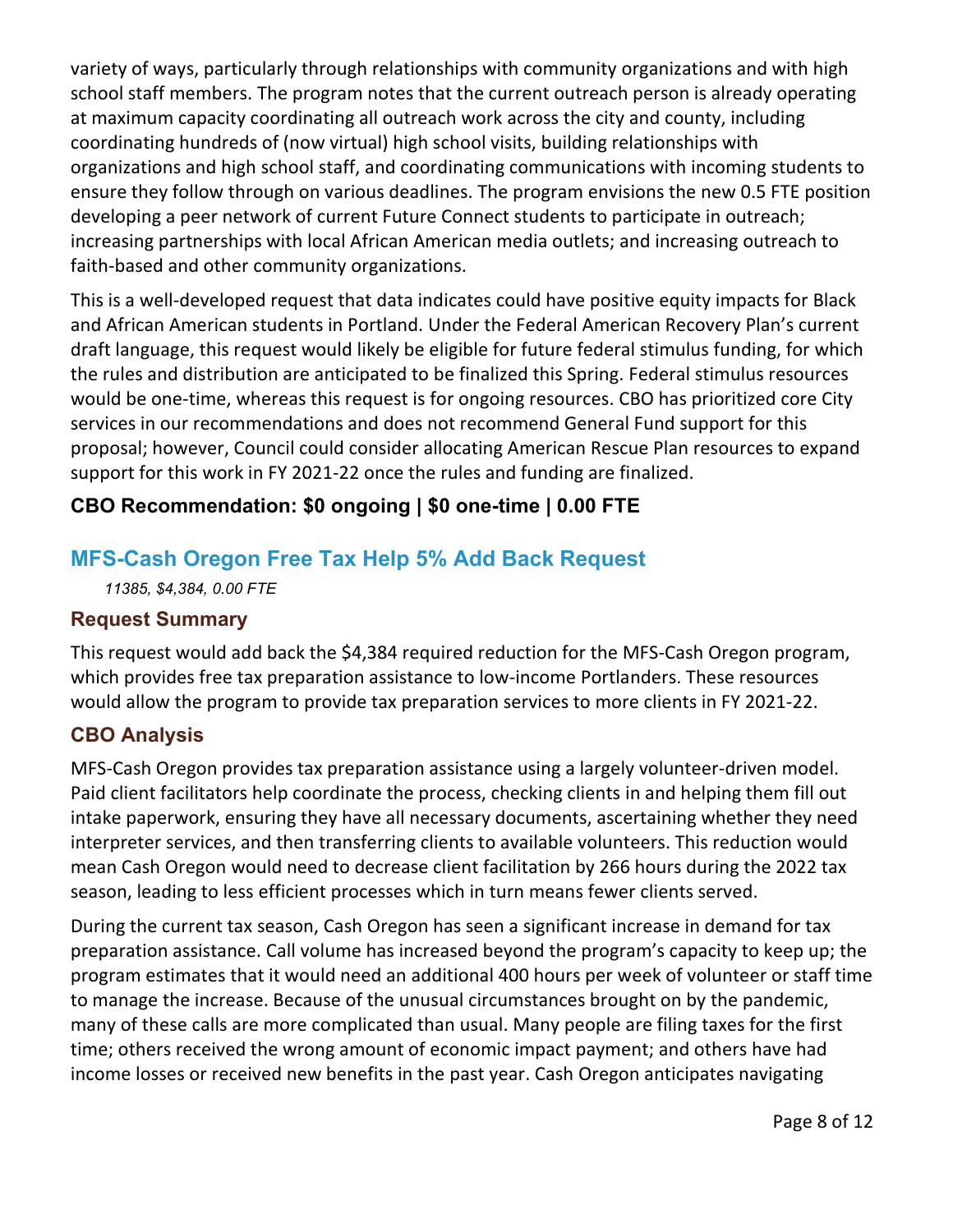similarly high demand for services and complex tax situations in 2022.

Given the state of the economy, ensuring that more of Cash Oregon's clients—whose average annual income is under \$31,000—receive the full benefits of tax returns and tax credits to which they are entitled is valuable work. Under the Federal American Recovery Plan's current draft language, this request would likely be eligible for future federal stimulus funding, for which the rules and distribution are anticipated to be finalized this Spring. Federal stimulus resources would be one-time, whereas this request is for ongoing resources. CBO has prioritized core City services in our recommendations and does not recommend General Fund support for this proposal; however, Council could consider allocating American Rescue Plan resources to expand support for this work in FY 2021-22 once the rules and funding are finalized.

## **CBO Recommendation: \$0 ongoing | \$0 one-time | 0.00 FTE**

## **Peninsula Drainage District #1 Add Request**

*11417, \$171,429, 0.00 FTE*

#### **Request Summary**

This request is for \$171,429 in new one-time General Fund resources to reduce the annual operating deficit for the Peninsula Drainage District #1 (PEN 1) and to cover the cost of a project to clean toe drains at the foot of the levee.

## **CBO Analysis**

PEN 1 is one of four drainage districts along the Columbia River Corridor that operate and maintain the flood protection infrastructure systems for the Portland International Raceway, Heron Lake Golf Course, Port of Portland's Vanport Wetland, and Metro's Portland Expo Center. This request is a part of a recent series of requests for City support to financially sustain PEN 1 until 2025, when the Urban Flood Safety and Water Quality District (UFSWQD) will be formed and take over financial responsibility for PEN 1 and the three other drainage districts.

The City has provided General Fund resources to support baseline operations of the district because, in the event of infrastructure failure or financial insolvency of the district, financial responsibility would likely fall to the City as the property owner. In addition, the district receives resources from the Bureau of Environmental Services, primarily for capital outlay needs as related to preserving environmental services. In [prior analysis,](https://www.portlandoregon.gov/cbo/article/754862) CBO has recommended that Portland Parks & Recreation (Parks) support part of the district's operating costs, as Heron Lake Golf Course and Portland International Raceway make up about 73% of the district and are primary beneficiaries of the flood prevention infrastructure system.<sup>[7](#page-8-0)</sup> However, Portland Parks has maintained that the responsibility falls upon the City in the event of financial insolvency.

In the current year, the district's operating deficit is about \$171,000, and the City provided PEN 1 with \$123,000 in General Fund resources for FY 2020-21, with PEN1 absorbing the difference

<span id="page-8-0"></span><sup>&</sup>lt;sup>7</sup> City Budget Office, FY 2020-21 Special Appropriations budget review, page 7. <https://www.portlandoregon.gov/cbo/article/754862>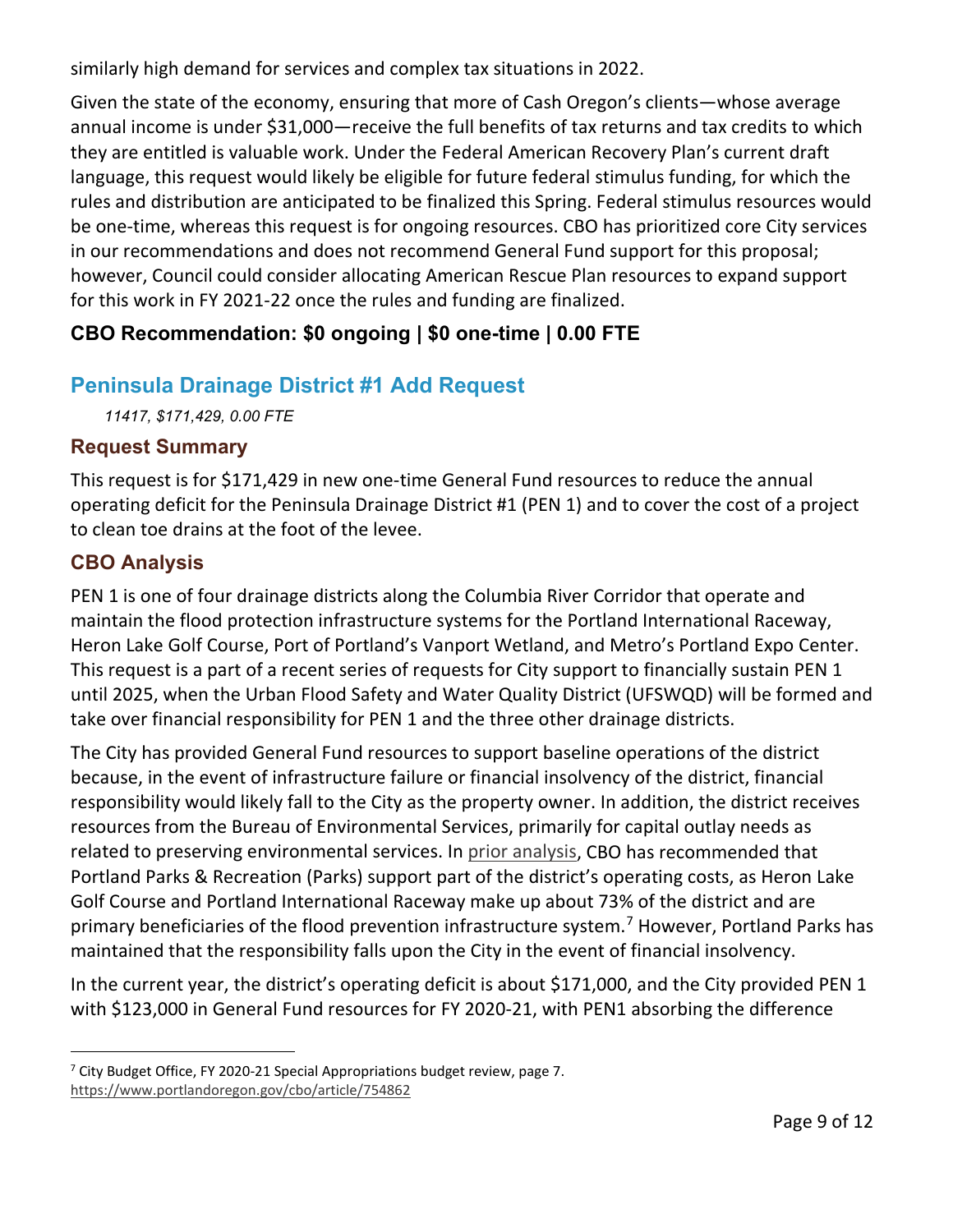within reserves. Due to loan reserve requirements, the district will retain roughly \$36,000 in discretionary reserves at the end of this year.

Of the current request, \$138,000 is to cover the district's full projected operating deficit for FY 2021-22. The remaining \$30,000 is to cover the cost of a project to clean toe drains at the foot of the levee. The district requested resources for this project in FY 2020-21; however, the City was not able to provide funding due to the dramatic decline in revenues with the onset of the COVID-19 crisis. Cleaning and inspection of the toe drains is required every five years by the U.S. Army Corps of Engineers. If the project is not complete by the time of the Corps inspection scheduled for 2022, the district risks losing enrollment in the Corps' Rehabilitation & Inspection Program, which is required for levee certification and federal assistance in case of a flood event.

Given the potential financial risk to the City of the district not remaining financially solvent, CBO recommends this request.

## **CBO Recommendation: \$0 ongoing | \$171,429 one-time | 0.00 FTE**

## **Charter Commission Months 6-18 Add Request**

*11433, \$496,000, 0.00 FTE*

#### **Request Summary**

This request is for \$496,000 in new one-time General Fund resources to support the work of the Charter Commission through FY 2021-22. These resources would support Charter Commission meetings as well as community education and engagement activities on charter review with a focus on communities historically left out of City Hall decision making.

#### **CBO Analysis**

The City Charter requires that the City review its charter at least once every ten years. To accomplish this requirement, the City appoints a Charter Commission (the Commission) made up of community members representing a broad swath of the Portland community. This Commission identifies which portions of the charter to review in depth and recommends changes. Throughout the process, the Commission seeks feedback from the broader Portland community to inform the Commission's report to City Council summarizing its recommendations.

The City launched the current charter review process in FY 2020-21, supported by a team within OMF, and the work is expected to span through FY 2022-23. The Commission held its first public meeting in early February 2021 and will continue to meet with increasing frequency through the remainder of FY 2020-21.

The Charter Commission was allocated \$217,541 for FY 2020-21, and [CBO's FY 2020-21 budget](https://www.portlandoregon.gov/cbo/article/754862)  [review](https://www.portlandoregon.gov/cbo/article/754862) recommended considering a similar amount for FY 2021-22. $8$  The current request for second-year funding recognizes the significant costs of engaging in robust community engagement during the pandemic, as the City is not able to meet communities where they

<span id="page-9-0"></span><sup>8</sup> City Budget Office, FY 2020-21 Special Appropriations budget review, page 5. <https://www.portlandoregon.gov/cbo/article/754862>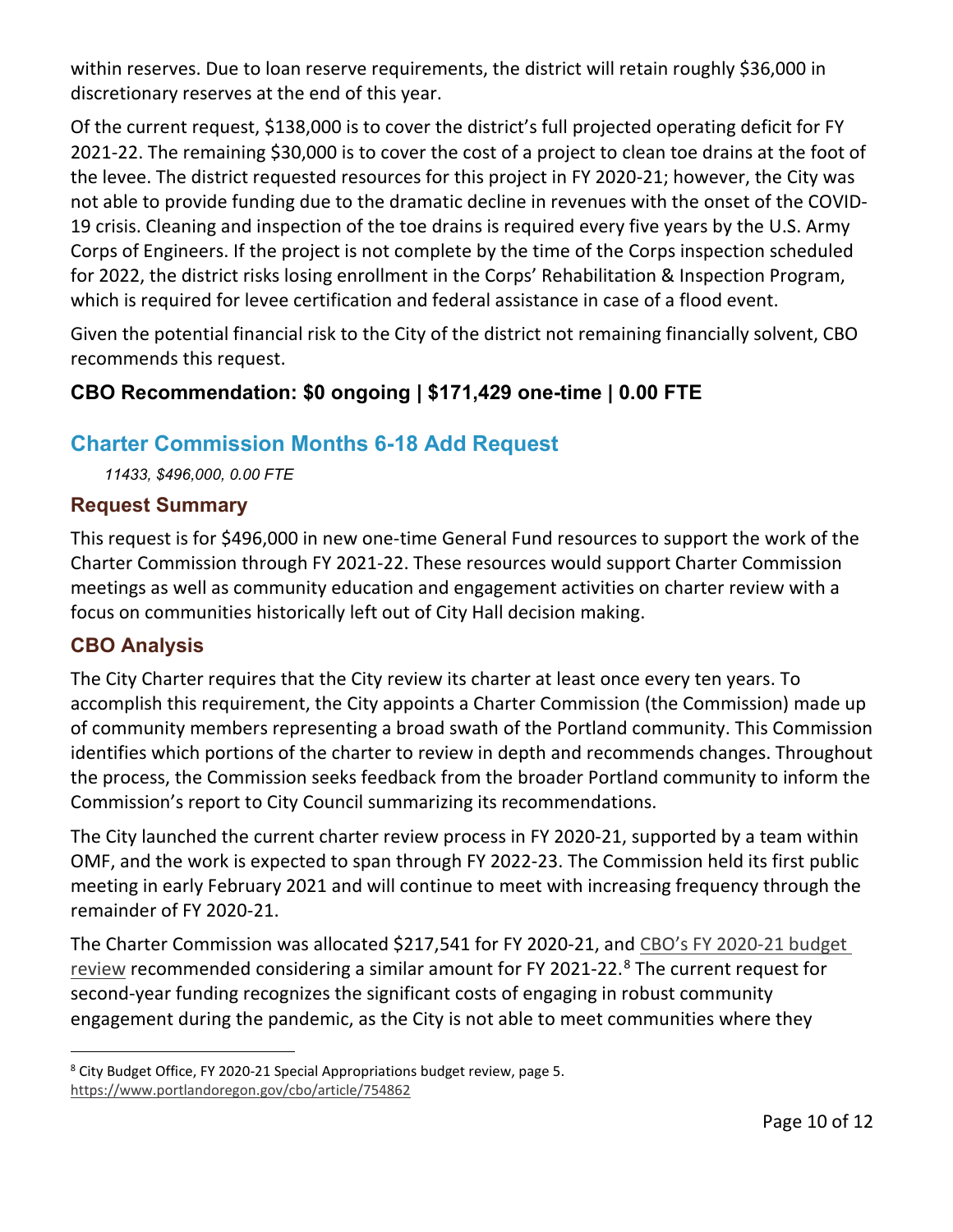gather, community focus is on immediate needs, and inequities are exacerbated by COVID-19. The team plans to invest in City engagement and communications capacity and in contracts with community-based organizations to co-create education and engagement strategies and activities.

To successfully implement these strategies, OMF sees a need to add a dedicated community engagement position to the project team, as the type of relationship-building and engagement needed for this process is a distinct skillset not covered by current members of the team. OMF states that engagement around the charter review is different from much of the City's ongoing engagement efforts in the detailed education needed about the City's charter before even getting to community members' input on potential changes.

With the delay in appointing the Commission, current-year spending thus far has been primarily limited to stipends for the 20 Commissioners and startup administrative expenses; meetingrelated and outreach costs only began recently. In the remainder of FY 2020-21, the team plans to establish a contract with a professional facilitator for Commission meetings, establish contracts with community-based organizations, bring on a limited-term Engagement and Communications Coordinator to coordinate outreach, and cover translation, interpretation, technology, and communications costs for Commission meetings. Costs included in the FY 2021- 22 request include continuation of the coordinator position, contracts with community-based organizations, research, communications, meeting support, and stipends for Commissioners.

Based on anticipated current-year spending, the team projects some underspending within its FY 2020-21 allocation, due primarily to delayed hiring of the Engagement and Communications Coordinator. This underspending, estimated at \$40,000, could cover a portion of costs for FY 2021-22. Due to the later start to Commission meetings in the current year, the team also anticipates not fully expending current-year resources for meeting support; however, the Commission would plan to make up this work in FY 2021-22 rather than reducing the total number of planned meetings or outreach activities.

CBO's recommendation reflects the requested amount less the \$40,000 related to the delay in hiring for the engagement position, for which CBO recommends the team bring forward a Spring BMP program carryover request. Given the Citywide benefits of the Charter Commission process, CBO also recommends funding a portion (\$255,359) of the total amount through the General Fund Overhead Model, and the remainder (\$200,641) through General Fund Discretionary.

## **CBO Recommendation: \$0 ongoing | \$456,000 one-time | 0.00 FTE**

## **MHCRC 5% Add Back Request**

*11441, \$16,597, 0.00 FTE*

#### **Request Summary**

This request would add back the required \$16,597 reduction for the Mt. Hood Cable Regulatory Commission (MHCRC). These resources would support MHCRC's ongoing work to negotiate cable franchises with Comcast and Ziply and continued litigation with the FCC on a ruling that puts local jurisdictions' franchise fees at risk.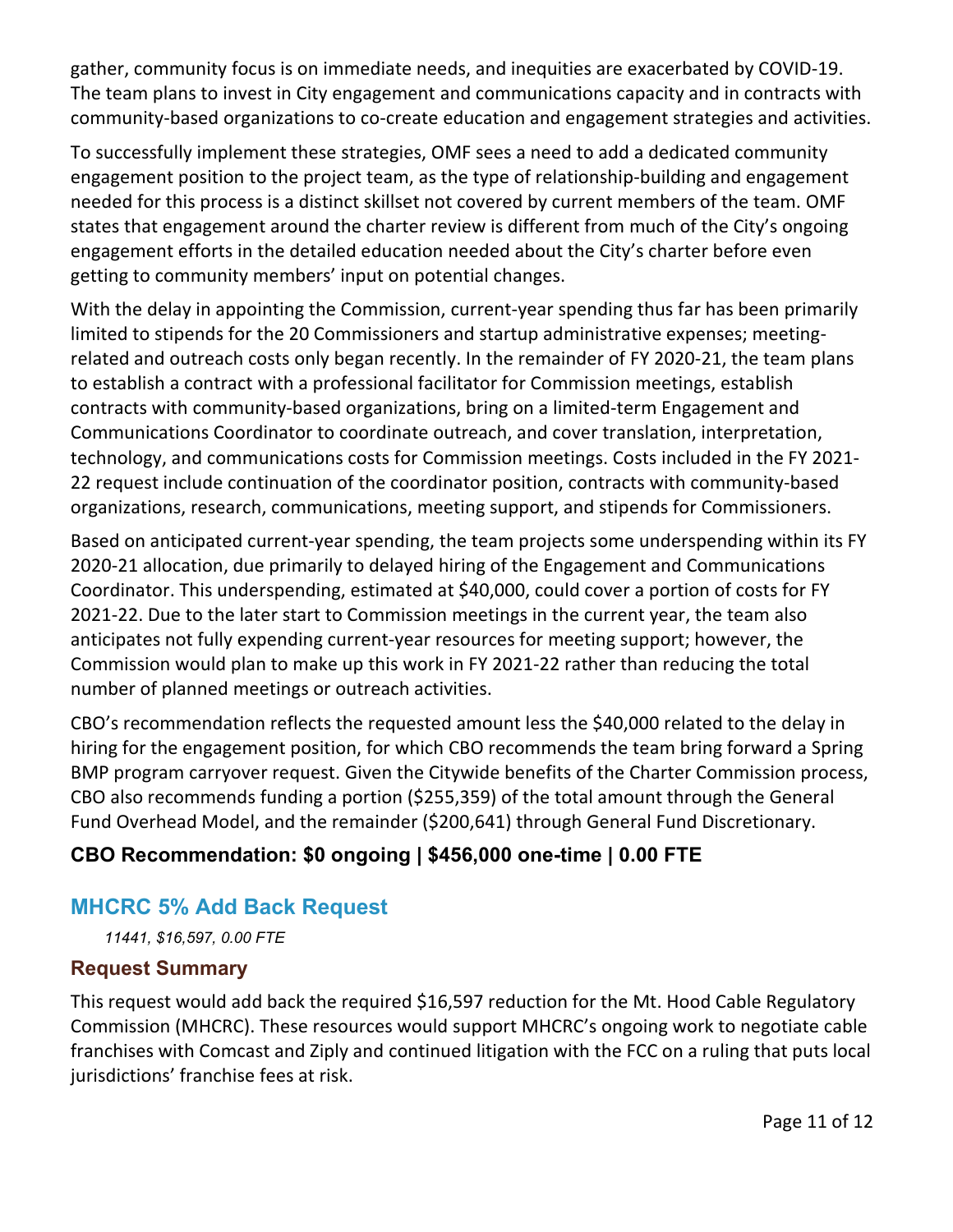#### **CBO Analysis**

The City has a unique relationship with the Mt. Hood Cable Regulatory Commission (MHCRC). MHCRC is a distinct entity, but the support MHCRC receives annually via Special Appropriation is passed back to the City via intergovernmental revenues that support the Office for Community Technology (OCT). OCT provides staff support to the MHCRC, supporting the management of grant-making, cable franchise negotiations, and consumer protections.

MHCRC and OCT are in the midst of renegotiation of a franchise agreement with Comcast. A second negotiation with the company Ziply is also anticipated during FY 2021-22. OCT's FY 2021- 22 Requested Budget makes assumptions around the City's level of support to MHCRC. If these resources are not added back, fewer resources will be available in OCT's budget to support franchise negotiation activities. Given the overall complexity of the Comcast renegotiations and potential financial implications for City revenues, CBO recommends this request.

## **CBO Recommendation: \$16,597 ongoing | \$0 one-time | 0.00 FTE**

## **Ongoing Resources for the Rose Festival**

*11458, \$54,500, 0.00 FTE*

#### **Request Summary**

Per a FY 2020-21 budget note, CBO was directed to add this request for Council consideration, which would result in a total ongoing allocation of \$100,000 for the Portland Rose Festival.

#### **CBO Analysis**

The Rose Festival is an annual parade and festival celebrating the spirit of the city of Portland. In 2010, City Council proclaimed it "Portland's Official Festival." In a typical year, an estimated 1 million visitors and residents attend festival activities. According to a 2012 Economic Impact Assessment conducted by the International Festivals & Events Association, in a typical year festival visitors contribute over \$65 million in economic impact to the city.

The City has provided some level of financial support for the festival in many years, beginning with \$19,650 in FY 2009-10. After a several-year hiatus, the City restored grant payments to the organization in FY 2016-17 in the amount of \$100,000. The City provided that same amount in one-time funding in both FY 2017-18 and FY 2018-19 to help cover festival costs. The festival was held virtually in the summer of 2020 due to the nature of the public health crisis from COVID-19.

The Rose Festival currently receives an annual allocation of \$50,000 in General Fund resources, which is being reduced to \$47,500 given the current guidance for 5% General Fund constraints. In a FY 2020-21 Budget Note, City Council directed CBO to "develop a proposal for \$100,000 in ongoing resources for Council to consider as part of the Fiscal Year 2021-2022 budget development process."

Due to limited available resources, CBO has prioritized core City services in our recommendations, and does not recommend this request.

#### **CBO Recommendation: \$0 ongoing | \$0 one-time | 0.00 FTE**